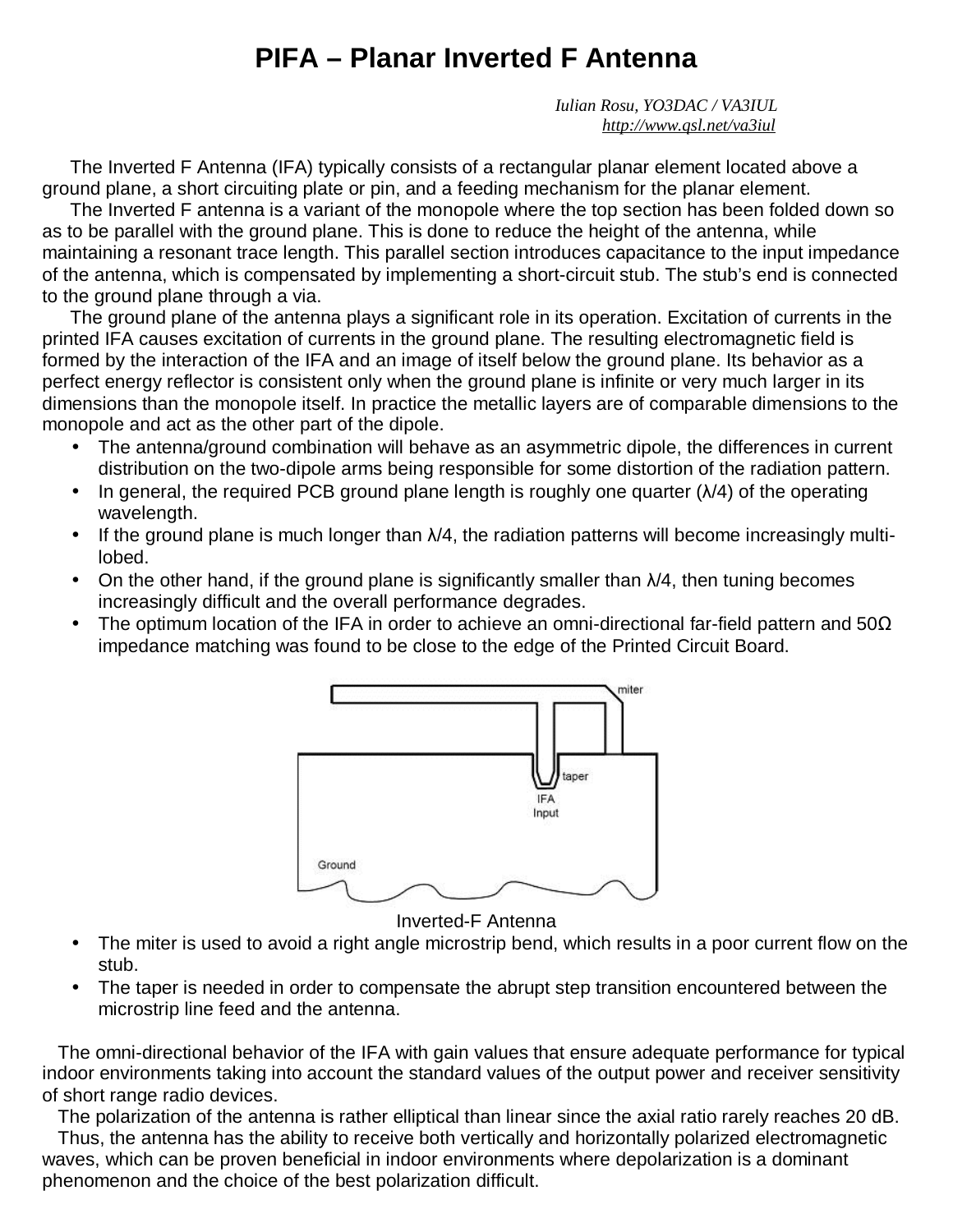Although, currently, many wireless systems are vertically polarized, it has been predicted that using horizontal antennas at both the receiver and the transmitter results in 10dB more power in the median as compared to the power received using vertical antennas at both ends of the link.

- The IFA bandwidth increases with its thickness.
- The input impedance of IFA can be arranged to have an appropriate value to match the load impedance without using any additional circuits.

# **Planar Inverted F Antenna - PIFA**

PIFA can be considered as a kind of linear Inverted F antenna (IFA) with the wire radiator element replaced by a plate to expand the bandwidth.

- One advantage of PIFA is that can be hiding into the housing of the mobile when comparable to whip/rod/helix antennas.
- Second advantage of PIFA is having reduced backward radiation toward the user's head, minimizing the electromagnetic wave power absorption (SAR) and enhance antenna performance.
- Third advantage is that PIFA it exhibits moderate to high gain in both vertical and horizontal states of polarization. This feature is very useful in certain wireless communications where the antenna orientation is not fixed and the reflections are present from the different corners of the environment. In those cases, the important parameter to be considered is the total field that is the vector sum of horizontal and vertical states of polarization.

Narrow bandwidth characteristic of PIFA is one of the limitations for its commercial application for wireless mobile.

• The shorting post near the feed probe point of usual PIFA types is good method for reducing the antenna size, but this results into the narrow impedance bandwidth.

#### **Techniques to increase the Bandwidth for PIFA:**

- Bandwidth is affected very much by the size of the ground plane. By varying the size of the ground plane, the bandwidth of a PIFA can be adjusted. For example, reducing the ground plane can effectively broadened the bandwidth of the antenna system. To reduce the quality factor of the structure (and to increase the bandwidth), can be inserted several slits at the ground plane edges.
- Use of thick air substrate to lower the Q and increase the bandwidth.
- Using parasitic resonators with resonant lengths close to main resonant frequency.
- Adjusting the location and the spacing between two shorting posts.
- Excitation of multiple modes designed to be close together or far apart depending on requirements
- Using Stacked elements it will increase the Bandwidth.

#### **PIFA dimensions**

 One method of reducing PIFA size is simply by shortening the antenna. However, this approach affects the impedance at the antenna terminals such that the radiation resistance becomes reactive as well. This can be compensated with capacitive top loading. In practice, the missing antenna height is replaced with an equivalent circuit, which improves the impedance match and the efficiency.

The capacitive loading reduces the resonance length from  $\lambda/4$  to less than  $\lambda/8$  at the expense of bandwidth and good matching. The capacitive load can be produced by adding a plate (parallel to the ground) to produce a parallel plate capacitor.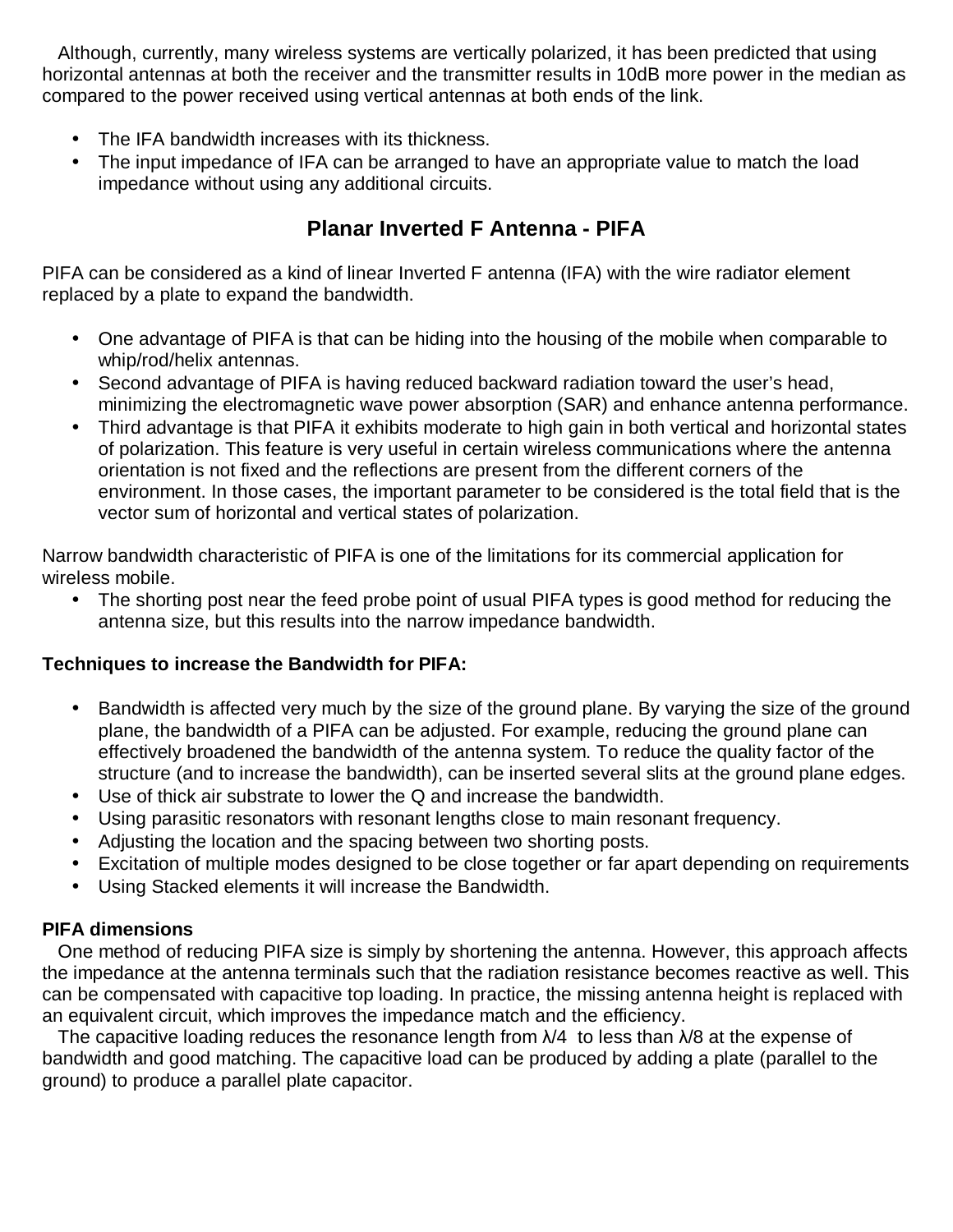

#### **Resonant Frequency**

The resonant frequency of PIFA can be approximate with:

#### $L1 + L2 = \lambda/4$ when W/L1=1 then  $L1 + H = \lambda/4$ when W=0 then  $L1 + L2 + H = \lambda/4$

- The introduction of an open slot reduces the frequency. This is due to the fact that there are currents flowing at the edge of the shaped slot, therefore a capacitive loaded slot reduces the frequency and thus the antenna dimensions drastically. The same principle of making slots in the planar element can be applied for dual-frequency operation as well.
- Changes in the width of the planar element can also affect the determination of the resonant frequency.
- The width of the short circuit plate of the PIFA plays a very important role in governing its resonant frequency. Resonant frequency decreases with the decrease in short circuit plate width, W.
- Unlike micro-strip antennas that are conventionally made of half wavelength dimensions, PIFA's are made of just quarter-wavelength.
- Analyzing the resonant frequency and the bandwidth characteristics of the antenna can be easily done by determining the site of the feed point, which the minimum reflection coefficient is to be obtained.

#### **Impedance Matching**

- The impedance matching of the PIFA is obtained by positioning of the single feed and the shorting pin within the shaped slot, and by optimizing the space between feed and shorting pins.
- The main idea designing a PIFA is to don't use any extra lumped components for matching network, and thus avoid any losses due to that.

#### **Radiation Pattern**

• The radiation pattern of the PIFA is the relative distribution of radiated power as a function of direction in space.